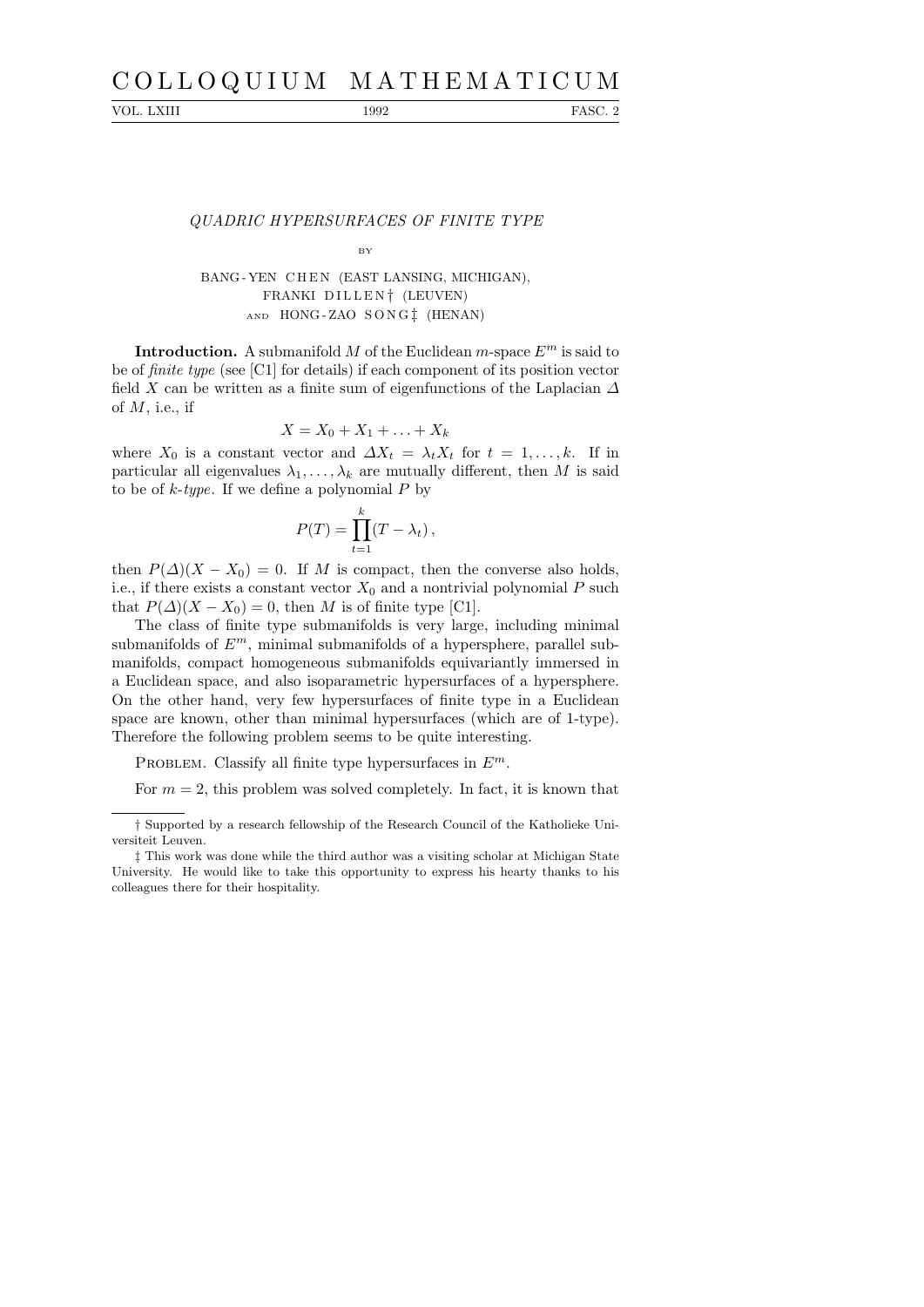circles and straight lines are the only curves of finite type in  $E<sup>2</sup>$  (see [C1] and [CDVV] for details). For  $m = 3$ , the first result in this respect given in [C2], states that circular cylinders are the only tubes in  $E<sup>3</sup>$  which are of finite type. In  $[CDVV]$  it is shown that a ruled surface in  $E^3$  is of finite type if and only if it is a plane, a circular cylinder or a helicoid. In [G], it is shown that a cone in  $E^m$  is of finite type if and only if it is minimal. In  $[D]$ , some ruled submanifolds of finite type are classified.

If  $M'$  is an algebraic hypersurface with singularities in  $E<sup>n</sup>$ , then  $M'$  is said to be of finite type if  $M' - \{\text{singularities}\}\$ is of finite type.

Combining the notion of algebraic hypersurfaces and the notion of submanifolds of finite type, the first two authors proved in [CD] that the only quadric surfaces of finite type in  $E^3$  are the circular cylinders and the spheres. In this article, we shall completely classify quadric hypersurfaces of finite type.

**2. Quadric hypersurfaces.** A subset  $M$  of an  $n$ -dimensional Euclidean space  $E^n$  is called a *quadric hypersurface* if it is the set of points  $(x_1, \ldots, x_n)$ satisfying the following equation of the second degree:

(2.1) 
$$
\sum_{i,k=1}^{n} a_{ik} x_i x_k + \sum_{i=1}^{n} b_i x_i + c = 0,
$$

where  $a_{ik}$ ,  $b_i$ , c are all real numbers. We can assume without loss of generality that the matrix  $A = (a_{ik})$  is symmetric and A is not a zero matrix. By applying a coordinate transformation in  $E<sup>n</sup>$  if necessary, we may assume that (2.1) takes one of the following canonical forms:

(I) 
$$
\sum_{i=1}^{r} a_i x_i^2 + 1 = 0,
$$

(II) 
$$
\sum_{i=1}^{r} a_i x_i^2 + 2x_{r+1} = 0,
$$

(III) 
$$
\sum_{i=1}^{r} a_i x_i^2 = 0
$$

where  $(a_1, \ldots, a_r, 0, \ldots, 0)$  (with  $n-r$  zeros) is proportional to the eigenvalues of the matrix A. In general, we have  $1 \leq r \leq n$ . In the cases where  $r = n$  in (I) and (III) and  $r + 1 = n$  in (II) the hypersurface is called a properly  $(n-1)$ -dimensional quadric hypersurface, and in other cases, a quadric cylindrical hypersurface. In cases (I) and (III), the quadric cylindrical hypersurface is the product of an  $(n - r)$ -dimensional linear subspace  $E^{n-r}$ and a properly  $(r - 1)$ -dimensional quadric hypersurface. In case (II), the quadric cylindrical hypersurface is the product of an  $(n-r-1)$ -dimensional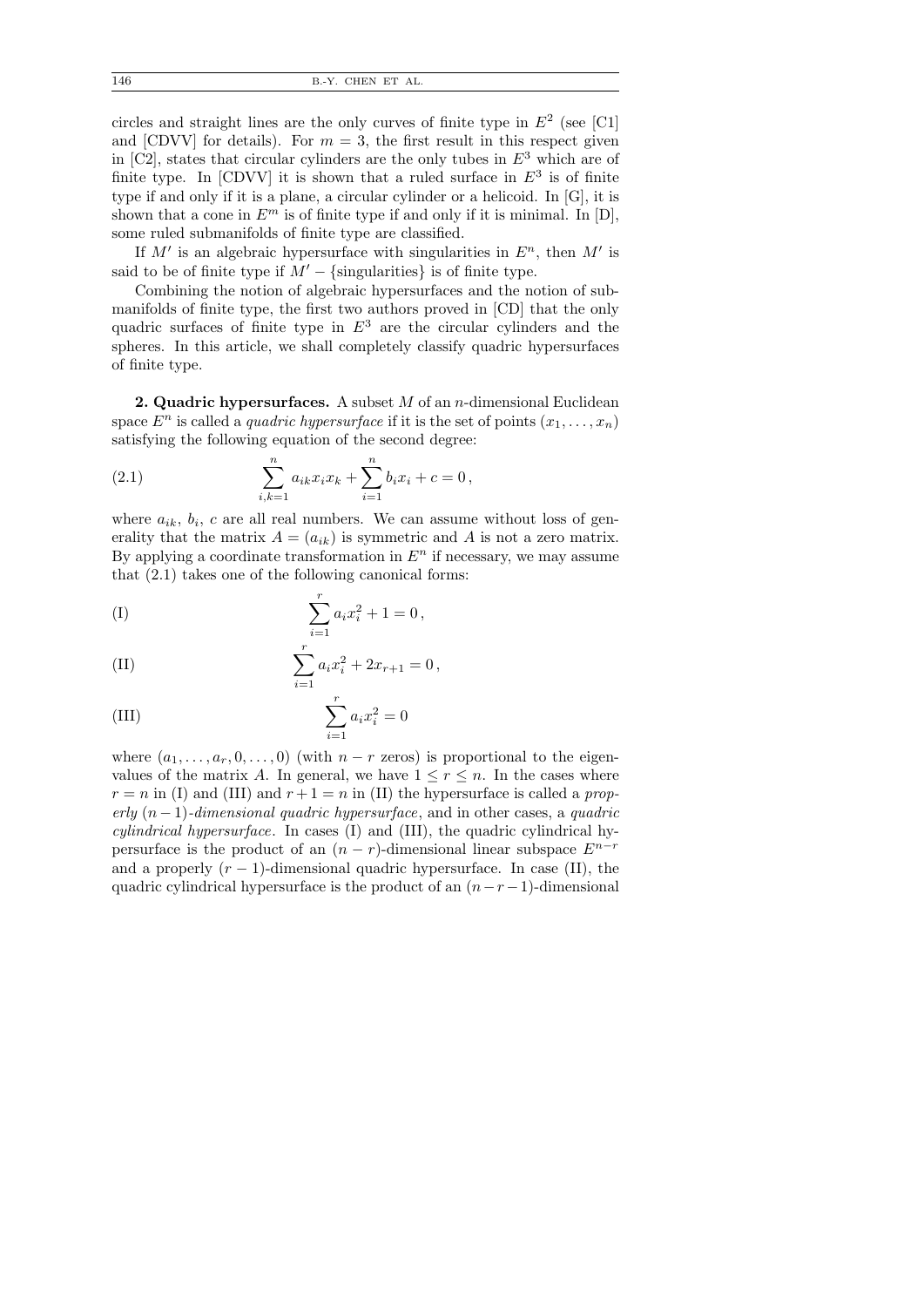linear subspace and a properly r-dimensional quadric hypersurface.

Let  $S^p(r)$  denote the hypersphere in  $E^{p+1}$  with radius r and centered at the origin. Denote by  $M_{p,q}$  the product of spheres

$$
S^{p}\left(\sqrt{\frac{p}{p+q}}\,\right) \times S^{q}\left(\sqrt{\frac{q}{p+q}}\,\right) \subset S^{p+q+1}(1) \subset E^{p+q+2}\,.
$$

We denote by  $C_{p,q}$  the  $(p+q+1)$ -dimensional cone in  $E^{p+q+2}$  with vertex at the origin shaped on  $M_{p,q}$ . It is easy to see that  $C_{p,0}$  and  $C_{0,q}$  are hyperplanes in  $E^{p+2}$  and  $E^{q+2}$ , respectively, and  $C_{p,q}$  with  $p > 0$ ,  $q > 0$  are algebraic hypersurfaces of degree 2.

The purpose of this article is to prove the following classification theorem.

THEOREM. A quadric hypersurface M in  $E^{n+1}$  is of finite type (even locally) if and only if it is one of the following hypersurfaces:

(a) hypersphere,

(b) one of the algebraic cones  $C_{p,n-p-1}$ ,  $0 < p < n-1$ ,

(c) the product of a linear subspace  $E^l$  and a hypersphere of  $E^{n-l+1}$  $(0 < l < n),$ 

(d) the product of a linear subspace  $E^l$  and one of the algebraic cones  $C_{p,n-l-p-1}$   $(0 < p < n-l-1)$ .

3. Properly *n*-dimensional quadric hypersurfaces. Let  $M$  be a hypersurface in  $E^{n+1}$ . Consider a parametrization

(3.1) 
$$
X(u_1,...,u_n) = (u_1,...,u_n,v)
$$

where

$$
(3.2) \t v = v(u_1, \ldots, u_n).
$$

Denote  $\partial_i v (= \partial v / \partial u_i)$  by  $v_i$ . Then we have

(3.3) 
$$
g_{ij} = \delta_{ij} + v_i v_j, \quad g^{ij} = \delta_{ij} - \frac{v_i v_j}{g}
$$

where

(3.4) 
$$
g = \det(g_{ij}) = 1 + \sum_{i=1}^{n} v_i^2,
$$

and  $g_{ij} = \langle \partial_i X, \partial_j X \rangle$ . The Laplacian  $\Delta$  of M is given by

(3.5) 
$$
\Delta = -\sum_{i,j} \left( \frac{\partial_i g}{2g} g^{ij} + \partial_i g^{ij} \right) \partial_j - \sum_{i,j} g^{ij} \partial_i \partial_j.
$$

If M is a properly *n*-dimensional quadric hypersurface, then either M is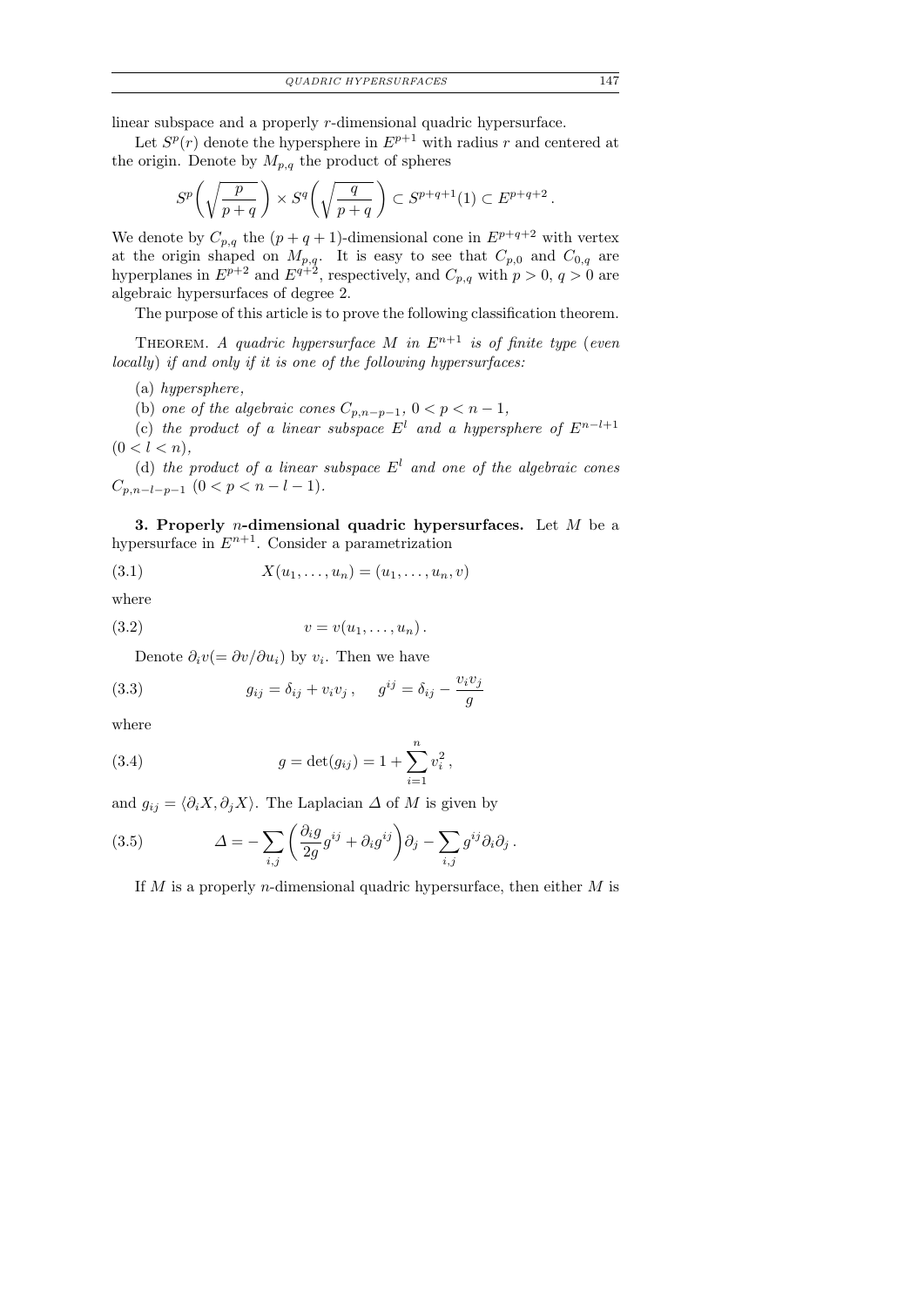an algebraic cone of degree 2 or  $M$  is of one of the following two kinds:

(I) 
$$
v^2 = \sum_{i=1}^n b_i u_i^2 + c, \quad b_1 \dots b_n c \neq 0,
$$

(II) 
$$
v = \frac{1}{2} \sum_{i=1}^{n} b_i u_i^2
$$
,  $b_1 \dots b_n \neq 0$ .

In the following two sections, we study properly  $n$ -dimensional quadric hypersurfaces of kinds (I) and (II), separately.

4. Proper quadric hypersurfaces of kind (I). In this section we assume  $M$  is a properly *n*-dimensional quadric hypersurface of kind  $(I)$ . We may consider the following parametrization:

(4.1)  $X = (u_1, \ldots, u_n, v), \quad v^2 = a_1 u_1^2 + \ldots + a_n u_n^2 + c, \quad a_1 \ldots a_n c \neq 0.$ 

In this case, we have

(4.2) 
$$
v_i = \partial_i v = a_i u_i / v.
$$

Thus,  $(3.3)$  and  $(3.4)$  imply

(4.3) 
$$
g_{ij} = \delta_{ij} + \frac{a_i a_j u_i u_j}{W}, \quad g^{ij} = \delta_{ij} - \frac{a_i a_j u_i u_j}{gW},
$$

(4.4) 
$$
g = 1 + \frac{1}{W} \sum_{i} (a_i u_i)^2, \quad \frac{1}{g} = 1 - \frac{1}{gW} \sum_{i} (a_i u_i)^2,
$$

where

(4.5) 
$$
W = v^2 = a_1 u_1^2 + \ldots + a_n u_n^2 + c.
$$

From (4.4) we find

(4.6) 
$$
\partial_i g = \frac{2}{W} (a_i u_i (1 + a_i - g)),
$$

(4.7) 
$$
\widetilde{g} := gW = c + \sum_{i} (1 + a_i) a_i u_i^2.
$$

We put

(4.8) 
$$
A_k = \frac{1}{2W} \left\{ (gW - a_k^2 u_k^2) \partial_k g - a_k u_k \sum_{t \neq k} a_t u_t \partial_t g \right\}
$$

$$
= \frac{1}{2} g \sum_t g^{tk} \partial_t g.
$$

Then from (4.3) and a straightforward computation, we have

(4.9) 
$$
-\sum_{t} \partial_{t} g^{tk} = \frac{a_{k} u_{k}}{gW} \sum_{t \neq k} a_{t} + \frac{2A_{k}}{g^{2}}.
$$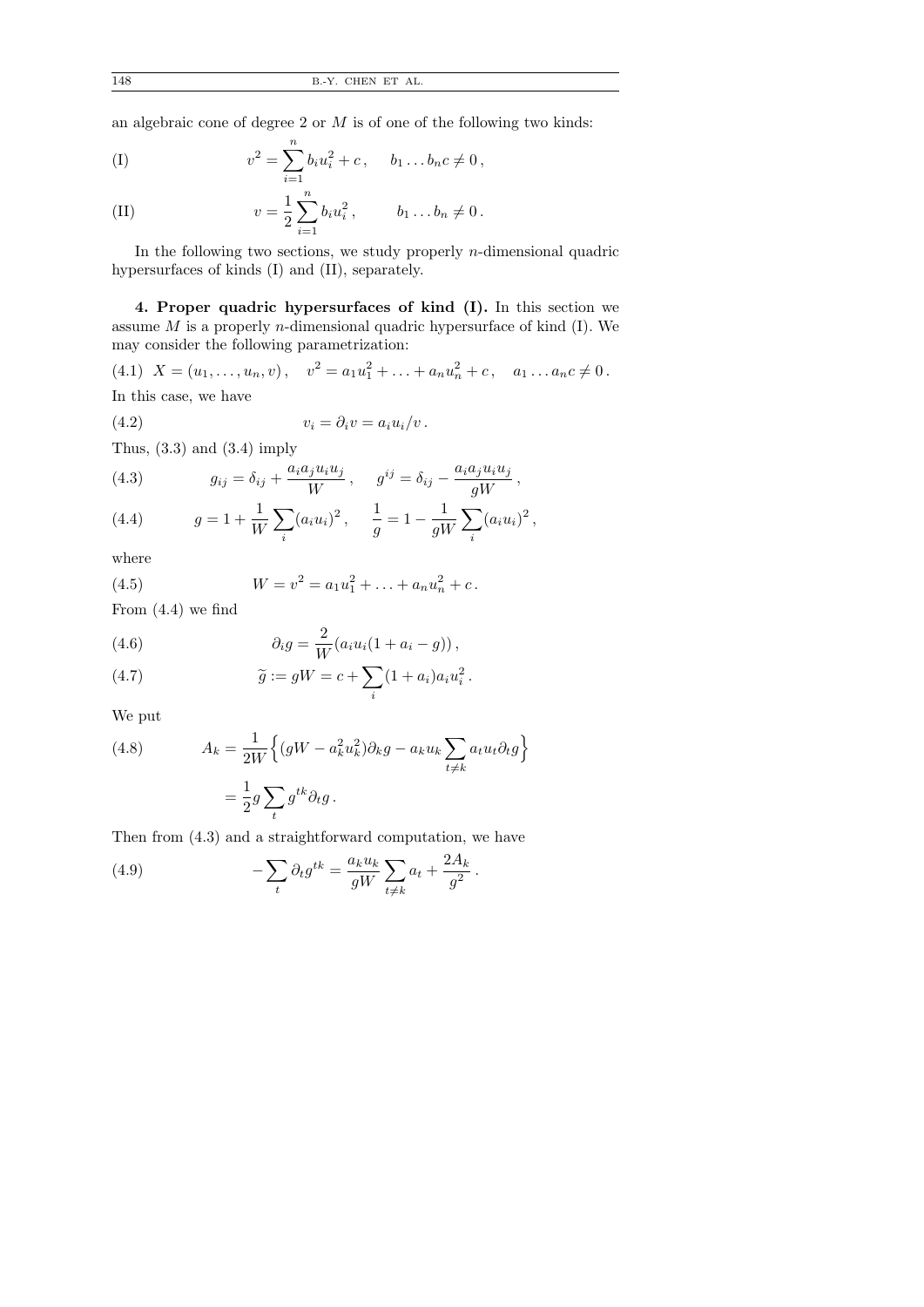From  $(3.5)$ ,  $(4.8)$  we obtain

(4.10) 
$$
\Delta = \frac{1}{g^2} \sum_i A_i \partial_i + \frac{1}{gW} \sum_j \left( \sum_{t \neq k} a_t \right) a_j u_j \partial_j - \sum_{i,j} g^{ij} \partial_i \partial_j.
$$

We put

$$
(4.11) \t\t\t c_{ij} = gg^{ij}.
$$

From  $(4.3)$ ,  $(4.4)$  and  $(4.11)$  we have

(4.12) 
$$
c_{ij} = \delta_{ij} + \frac{1}{W} \left( \delta_{ij} \sum_t a_t^2 u_t^2 - a_i a_j u_i u_j \right).
$$

For later use, we note that from  $(4.8)$ ,  $(4.12)$  we have

(4.13) 
$$
\sum_{i,j} c_{ij}(\partial_i g)(\partial_j g) = 2 \sum_j A_j \partial_j g.
$$

Also note from (4.7) that

(4.14)  $\widetilde{g} = gW$  is a polynomial in  $u_1, \ldots, u_n$ .

Lemma 1. We have

$$
\Delta^t u_k = g^{1-3t} A_k \alpha_t \left( \sum_i A_i \partial_i g \right)^{t-1} + g^{2-3t} P_{k,t}(u_1, \dots, u_n, 1/W)
$$

where  $P_{k,t}$  is a polynomial in  $n+1$  variables and  $\alpha_t$  is given by

(4.15) 
$$
\alpha_t = (4 - 3t)(6t - 5)\alpha_{t-1}, \quad \alpha_1 = 1.
$$

P r o o f. The proof goes by induction. For  $t = 1$ , the formula follows from (4.10). Suppose the lemma is true for  $t-1$ . Then it follows from (4.10), (4.11) and (4.13) that

$$
\Delta^{t} u_{k} = g^{1-3t} \sum_{j} A_{j} A_{k} \alpha_{t-1} \Big( \sum_{i} A_{i} \partial_{i} g \Big)^{t-2} (4-3t) \partial_{j} g
$$
  

$$
- g^{1-3t} \sum_{i,j} c_{ij} A_{k} \alpha_{t-1} \Big( \sum_{l} A_{l} \partial_{l} g \Big)^{t-2} (4-3t) (3-3t) \partial_{j} g \partial_{i} g
$$
  

$$
+ g^{2-3t} P_{k,t}(u_{1}, \dots, u_{n}, 1/W)
$$
  

$$
= g^{1-3t} A_{k} \alpha_{t} \Big( \sum_{i} A_{i} \partial_{i} g \Big)^{t-1} + g^{2-3t} P_{k,t}(u_{1}, \dots, u_{n}, 1/W),
$$

which proves the lemma.

Now, suppose that  $M$  is of  $k$ -type. Then there exist real numbers  $c_1, \ldots, c_k$  such that

(4.16) 
$$
\Delta^{k+1} X + c_1 \Delta^k X + \ldots + c_k \Delta X = 0, (4.17) \qquad \Delta^{k+1} u_i + c_1 \Delta^k u_i + \ldots + c_k \Delta u_i = 0, \quad i = 1, \ldots, n.
$$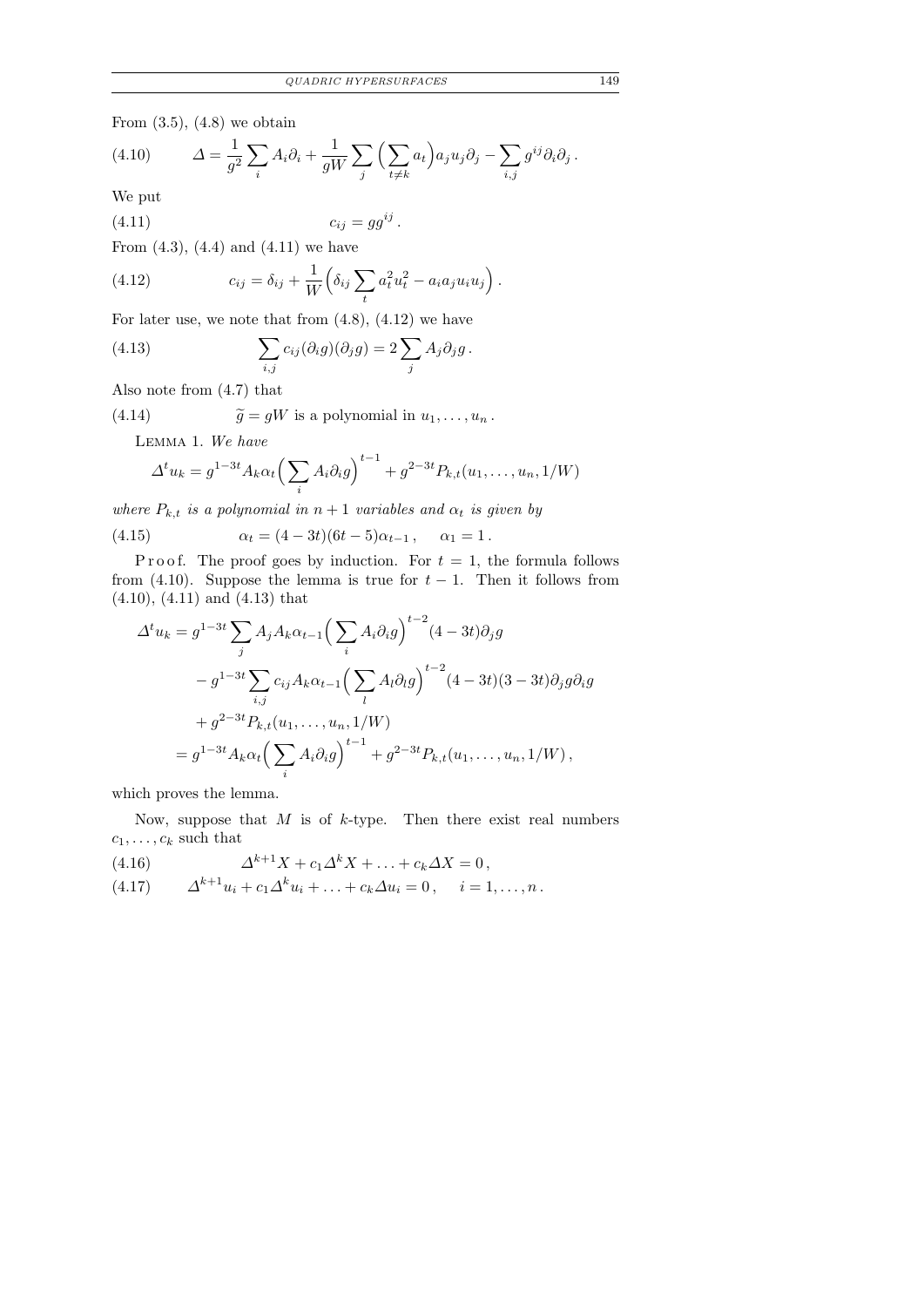From Lemma 1 and (4.17) we get

(4.18) 
$$
\left(\sum_{i} A_{i} \partial_{i} g\right)^{k+1} = g P(u_{1}, \ldots, u_{n}, 1/W),
$$

where  $P$  is a polynomial in  $n + 1$  variables. We put

(4.19) 
$$
G(u_1,\ldots,u_n)=W^5\sum_i A_i \partial_i g.
$$

Then G is a polynomial in  $u_1, \ldots, u_n$ . Since W is a polynomial in  $u_1, \ldots, u_n$ , there is a natural number  $N$  and a polynomial  $R$  in  $n$  variables such that

(4.20) 
$$
W^{N}P(u_{1},...,u_{n},1/W) = R(u_{1},...,u_{n}).
$$

From  $(4.7)$ ,  $(4.18)$ – $(4.20)$ , we have

(4.21) 
$$
W^{N+1}G^{k+1} = \tilde{g}W^{5k+5}R.
$$

For any fixed j,  $1 \leq j \leq n$ , we put  $u_i = 0$  for  $i \neq j$  in (4.21) to obtain

$$
(4.22) \quad (c+a_ju_j^2)^{N+k+2}2^{k+1}(a_j^2cu_j)^{2k+2}
$$
  
= 
$$
(c+a_j(a_j+1)u_j^2)(c+a_ju_j^2)^{5k+5}R(0,\ldots,0,u_j,0,\ldots,0).
$$

Since  $a_1 \ldots a_n c \neq 0$ , this implies  $a_j = -1$ . Because this is true for any j,  ${\cal M}$  is a hypersphere.

5. Proper quadric hypersurfaces of kind (II). For such hypersurfaces we consider a parametrization

,

(5.1) 
$$
X = (u_1, \dots, u_n, v), \quad v = \frac{1}{2} \sum_i b_i u_i^2, \quad b_1 \dots b_n \neq 0.
$$

From  $(3.3)$ – $(3.5)$  we may find

(5.2) 
$$
g_{ij} = \delta_{ij} + b_i b_j u_i u_j, \quad g^{ij} = \delta_{ij} - \frac{b_i b_j u_i u_j}{g}
$$

(5.3) 
$$
g = \det(g_{ij}) = 1 + \sum_{i} b_i^2 u_i^2,
$$

(5.4) 
$$
\Delta = \frac{1}{g^2} \sum_j \left\{ b_j + \sum_i (b_j - b_i) b_i^2 u_i^2 \right\} b_j u_j \partial_j - \sum_{i,j} g^{ij} \partial_i \partial_j + \frac{1}{g} \sum_j \left( \sum_{i \neq j} b_i \right) b_j u_j \partial_j.
$$

Lemma 2. We have

(5.5) 
$$
g^{2} \Delta g = Q(u_{1},...,u_{n}) + gT(u_{1},...,u_{n}),
$$

$$
||\nabla g||^{2} = \frac{2}{q}Q(u_{1},...,u_{n}),
$$

(5.6) 
$$
||\nabla g||^2 = \frac{2}{g}Q(u_1, \dots, u_n),
$$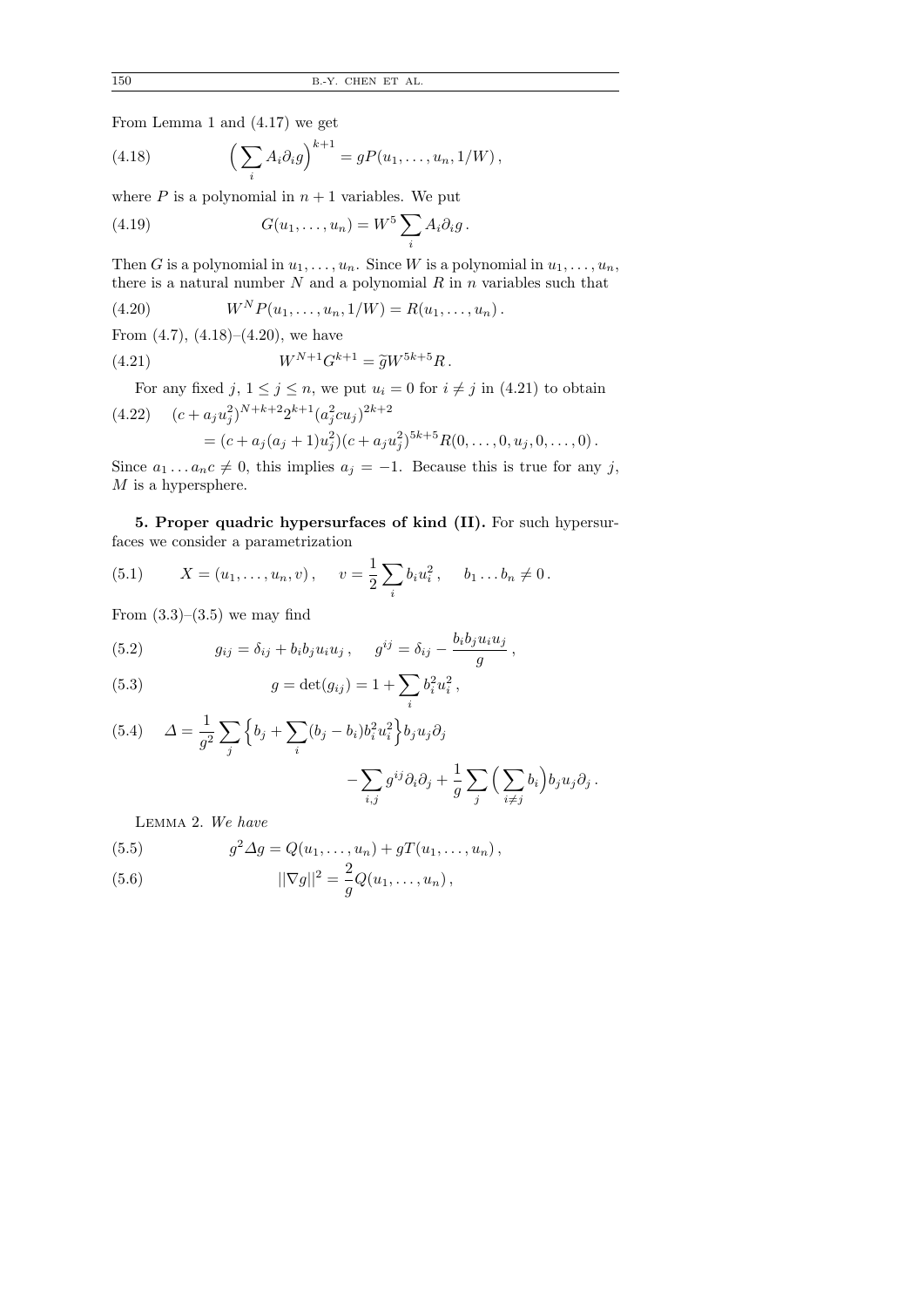where Q and T are some polynomials in  $u_1, \ldots, u_n$  and  $\nabla g$  is the gradient of g.

P r o o f. From  $(5.3)$  and  $(5.4)$  we find

$$
\Delta g = \frac{2}{g^2} \sum_j b_j^2 u_j \left\{ (b_j + \sum_i (b_j - b_i) b_i^2 u_i^2) b_j u_j + g \left( \sum_{i \neq j} b_i \right) b_j u_j \right\} - 2 \sum_j b_j^2 g^{jj}
$$

Thus, if we put

(5.7) 
$$
Q = 2 \sum_{j} b_j^3 u_j^2 \left\{ b_j + \sum_{i} (b_j - b_i) b_i^2 u_i^2 \right\},
$$

(5.8) 
$$
T = 2 \sum_{j} b_j^3 u_j^2 \left( \sum_{i \neq j} b_i \right) - 2g \sum_{i} g^{ii} b_i^2,
$$

then we obtain  $(5.5)$ . It is obvious that Q and T are polynomials in  $u_1, \ldots, u_n$ . (5.6) follows from the definition of the norm of  $\nabla g$ , (5.2), (5.3) and (5.7).

Lemma 3. We have

$$
\Delta^t u_j = g^{1-3t} Q^{t-1} b_j u_j \left\{ b_j + \sum_i (b_j - b_i) b_i^2 u_i^2 \right\} \alpha_t + g^{2-3t} \widetilde{P}_{j,t}
$$

where  $P_{j,t}$  is a polynomial in  $u_1, \ldots, u_n$  and  $\alpha_t$  is given by (4.15).

P r o o f. The proof goes by induction. For  $t = 1$  the formula follows easily from (5.4). Assume it is true for  $t-1$ . Then we have

$$
\Delta^{t} u_{j} = \Delta \Big\{ g^{4-3t} Q^{t-2} b_{j} u_{j} \Big( b_{j} + \sum_{i} (b_{j} - b_{i}) b_{i}^{2} u_{i}^{2} \Big) \alpha_{t-1} + g^{5-3t} \widetilde{P}_{j,t-1} \Big\}
$$
  
=  $g^{1-3t} Q^{t-2} b_{j} u_{j} \Big( b_{j} + \sum_{i} (b_{j} - b_{i}) b_{i}^{2} u_{i}^{2} \Big) \alpha_{t-1}$   
 $\times \{ (4-3t) g^{2} \Delta g - (4-3t) (3-3t) g ||\nabla g||^{2} \} + g^{2-3t} \widehat{P}_{j,t} .$ 

where  $\hat{P}_{j,t}$  is a polynomial in  $u_1, \ldots, u_n$ . Thus, Lemma 2 implies the assertion.

If M is of k-type, then again there exist real numbers  $c_1, \ldots, c_k$  such that

 $\Delta^{k+1} u_j + c_1 \Delta^k u_j + \ldots + c_k \Delta u_j = 0, \quad j = 1, \ldots, n$ . From Lemma 3 and (5.7) we obtain

$$
Q^{k+1} = gP(u_1, \ldots, u_n)
$$

where P is a polynomial in  $u_1, \ldots, u_n$ . Since  $b_1 \ldots b_n \neq 0$ ,  $g = 1 + \sum b_i^2 u_i^2$  is irreducible. Moreover, because  $Q/g = \frac{1}{2} ||\nabla g||^2$  is not a polynomial in  $\frac{1}{2}||\nabla g||^2$  is not a polynomial in  $u_1, \ldots, u_n$ , we obtain a contradiction. Thus, there exist no proper quadric hypersurfaces of kind (II) which are of finite type.

.